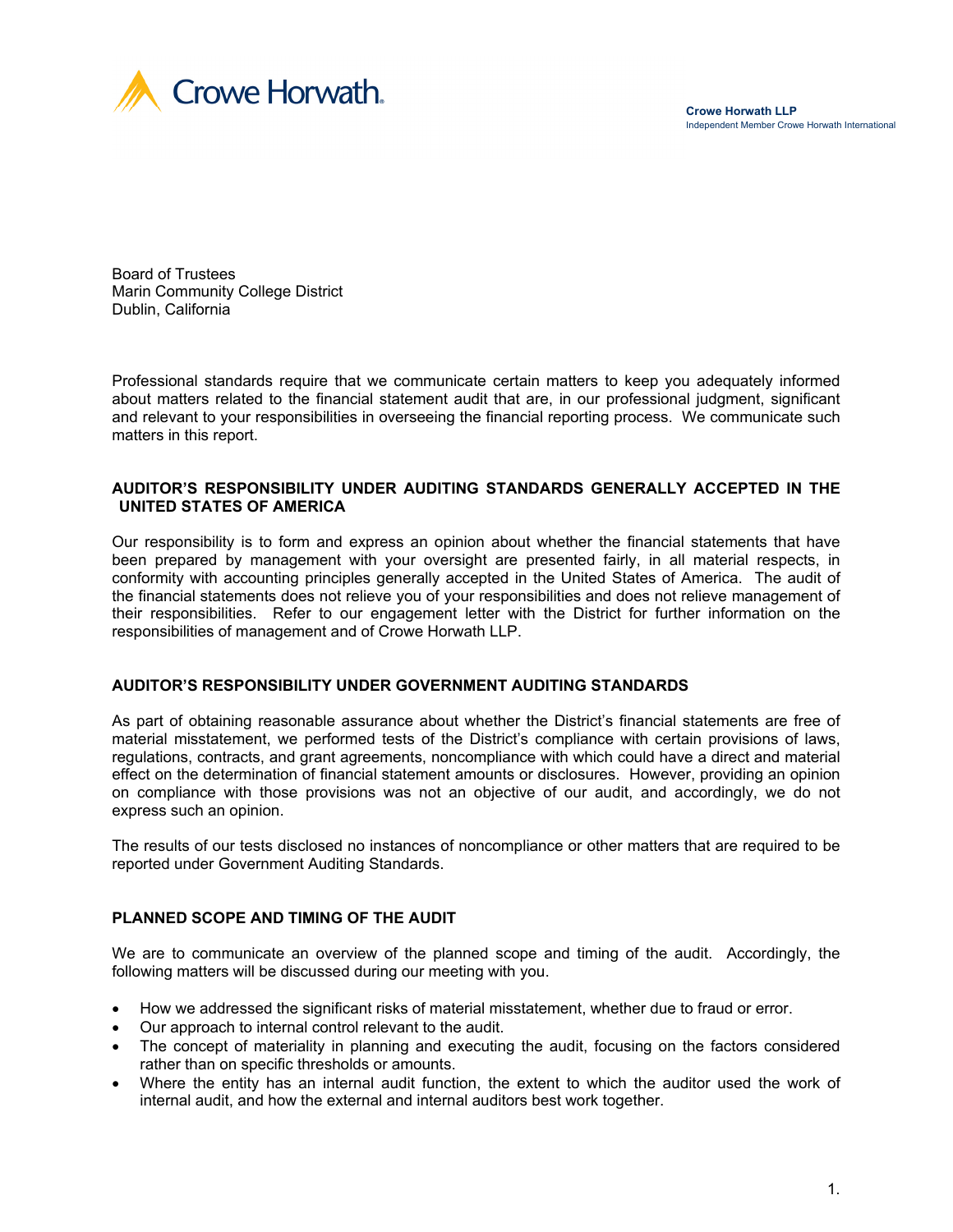- Your views and knowledge about matters you consider warrant our attention during the audit, as well as your views on:
	- o The allocation of responsibilities between you and management.
	- o The entity's objectives and strategies, and the related business risks that may result in material misstatements.
	- o Significant communications with regulators.
	- o Other matters you believe are relevant to the audit of the financial statements.

#### **SIGNIFICANT ACCOUNTING POLICIES AND MANAGEMENT JUDGMENTS AND ACCOUNTING ESTIMATES**

Significant Accounting Policies: The Board of Trustees should be informed of the initial selection of and changes in significant accounting policies or their application. Also, the Board of Trustees should be aware of methods used to account for significant unusual transactions and the effect of significant accounting policies in controversial or emerging areas where there is a lack of authoritative consensus. We believe management has the primary responsibility to inform the Audit Committee and Board of Trustees about such matters. To assist the Audit Committee and Board of Trustees in its oversight role, we also provide the following.

| <b>Accounting Standard</b>                                                                                                                                                                                                                                                                                                                                                                                                                                                                                                                                                                                                                                                                                   | <b>Impact of Adoption</b>                                                                                                 |  |  |
|--------------------------------------------------------------------------------------------------------------------------------------------------------------------------------------------------------------------------------------------------------------------------------------------------------------------------------------------------------------------------------------------------------------------------------------------------------------------------------------------------------------------------------------------------------------------------------------------------------------------------------------------------------------------------------------------------------------|---------------------------------------------------------------------------------------------------------------------------|--|--|
| GASB No. 66, Technical Corrections - 2013, an<br>amendment of GASB Statements No. 10 and<br>No. 61. The objective of this Statement is to<br>improve accounting and financial reporting for a<br>governmental financial reporting entity by<br>resolving conflicting guidance that resulted from<br>the issuance of two pronouncements, Statements<br>No. 64, Fund Balance Reporting and<br>Governmental Fund Type Definitions, and No. 62,<br>Codification of Accounting and Financial<br>Reporting Guidance Contained in Pre- November<br>30, 1989 FASB and AICPA Pronouncements.                                                                                                                          | Adoption of this GASB did not have a material<br>impact on the District's financial position or results<br>of operations. |  |  |
| <b>GASB No. 67- Financial Reporting for Pension</b><br><b>Plans.</b> This Statement replaces the requirements<br>of Statement No. 25, Financial Reporting for<br>Defined Benefit Pension Plans and Note<br>Disclosures for Defined Contribution Plans and<br>Statement No. 50 as they relate to pension plans<br>that are administered through trusts or similar<br>arrangements meeting certain criteria. The<br>Statement builds upon the existing framework for<br>financial reports of defined benefit pension plans,<br>which includes a statement of fiduciary net<br>position (the amount held in a trust for paying<br>retirement benefits) and a statement of changes in<br>fiduciary net position. | Adoption of this GASB did not have a material<br>impact on the District's financial position or results<br>of operations. |  |  |
| <b>Significant Unusual Transactions.</b>                                                                                                                                                                                                                                                                                                                                                                                                                                                                                                                                                                                                                                                                     | No such matters noted.                                                                                                    |  |  |
| <b>Significant Accounting Policies in</b><br><b>Controversial or Emerging Areas.</b>                                                                                                                                                                                                                                                                                                                                                                                                                                                                                                                                                                                                                         | No such matters noted.                                                                                                    |  |  |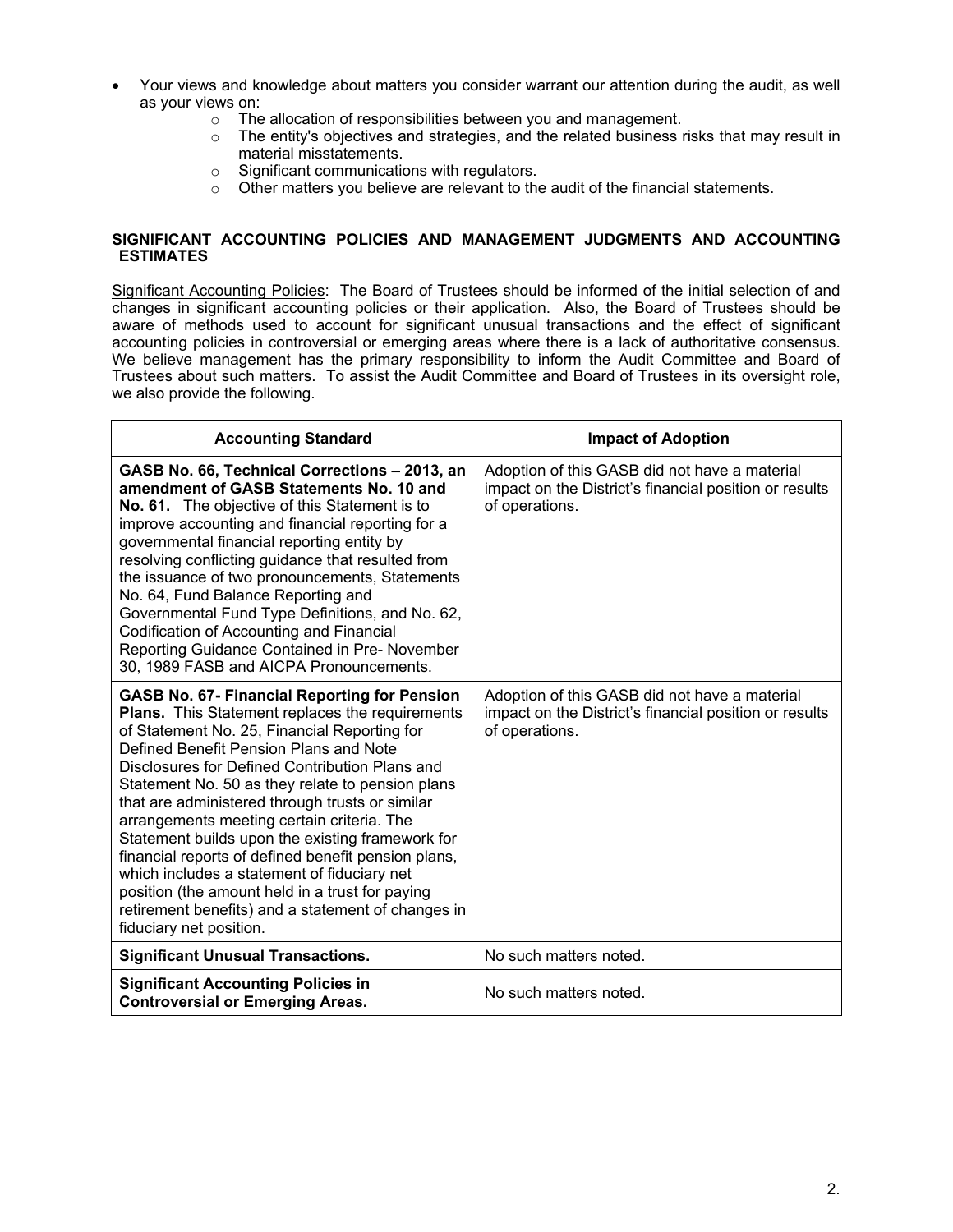Management Judgments and Accounting Estimates: Further, accounting estimates are an integral part of the financial statements prepared by management and are based upon management's current judgments. These judgments are based upon knowledge and experience about past and current events and assumptions about future events. Certain estimates are particularly sensitive because of their significance and because of the possibility that future events affecting them may differ markedly from management's current judgments and may be subject to significant change in the near term.

The following describes the significant accounting estimates reflected in the District's year end financial statements, the process used by management in formulating these particularly sensitive accounting estimates and the primary basis for our conclusions regarding the reasonableness of those estimates.

| <b>Significant Accounting</b><br><b>Estimate</b>                  | <b>Process Used by Management</b>                                                                                                                                                                                                                                                                                                                                                                  | <b>Basis for Our Conclusions</b>                                                                                                                                                                                                                                                                                                                                            |  |  |
|-------------------------------------------------------------------|----------------------------------------------------------------------------------------------------------------------------------------------------------------------------------------------------------------------------------------------------------------------------------------------------------------------------------------------------------------------------------------------------|-----------------------------------------------------------------------------------------------------------------------------------------------------------------------------------------------------------------------------------------------------------------------------------------------------------------------------------------------------------------------------|--|--|
| <b>Useful Lives of Fixed</b><br>Assets                            | Management has determined the<br>economic useful lives of fixed assets<br>based on past history of similar types<br>of assets, future plans as to their<br>use, and other factors that impact<br>their economic value to the District.                                                                                                                                                             | We tested the propriety of<br>information underlying<br>management's estimates.                                                                                                                                                                                                                                                                                             |  |  |
| Loss Contingencies                                                | The District consults with legal<br>counsel to evaluate outstanding<br>litigation, claims and assessments.<br>Factors that affect management's<br>evaluation of litigation contingencies<br>requiring disclosure include the<br>nature of the contingencies and<br>whether the outcome could have an<br>effect on the financial statements.                                                        | Based on information obtained<br>from the District's legal counsel<br>regarding this matter and<br>discussions with management,<br>we concur with management's<br>determination that there were no<br>loss contingencies that meet the<br>conditions for accrual of being<br>estimable and probable. No<br>accrual is recorded and no<br>specific disclosures are required. |  |  |
| Pension and<br><b>Postretirement Obligations</b>                  | Amounts reported for pension and<br>postretirement obligations require<br>management to use estimates that<br>may be subject to significant change<br>in the near term. These estimates<br>are based on projection of the<br>weighted average discount rate, rate<br>of increase in future compensation<br>levels, and weighted average<br>expected long-term rate of return on<br>pension assets. | We reviewed the reasonableness<br>of these estimates and<br>assumptions.                                                                                                                                                                                                                                                                                                    |  |  |
| Allowance for Doubtful<br><b>Accounts and Bad Debt</b><br>Expense | The allowance for doubtful accounts<br>was determined by management by<br>a process involving consideration of<br>past experiences, current aging<br>information, and other available data<br>including environmental factors such<br>as industry, geographical, economic<br>and political factors.                                                                                                | We tested this accounting<br>estimate by reviewing<br>management's assumptions<br>used in developing their<br>allowance calculation.                                                                                                                                                                                                                                        |  |  |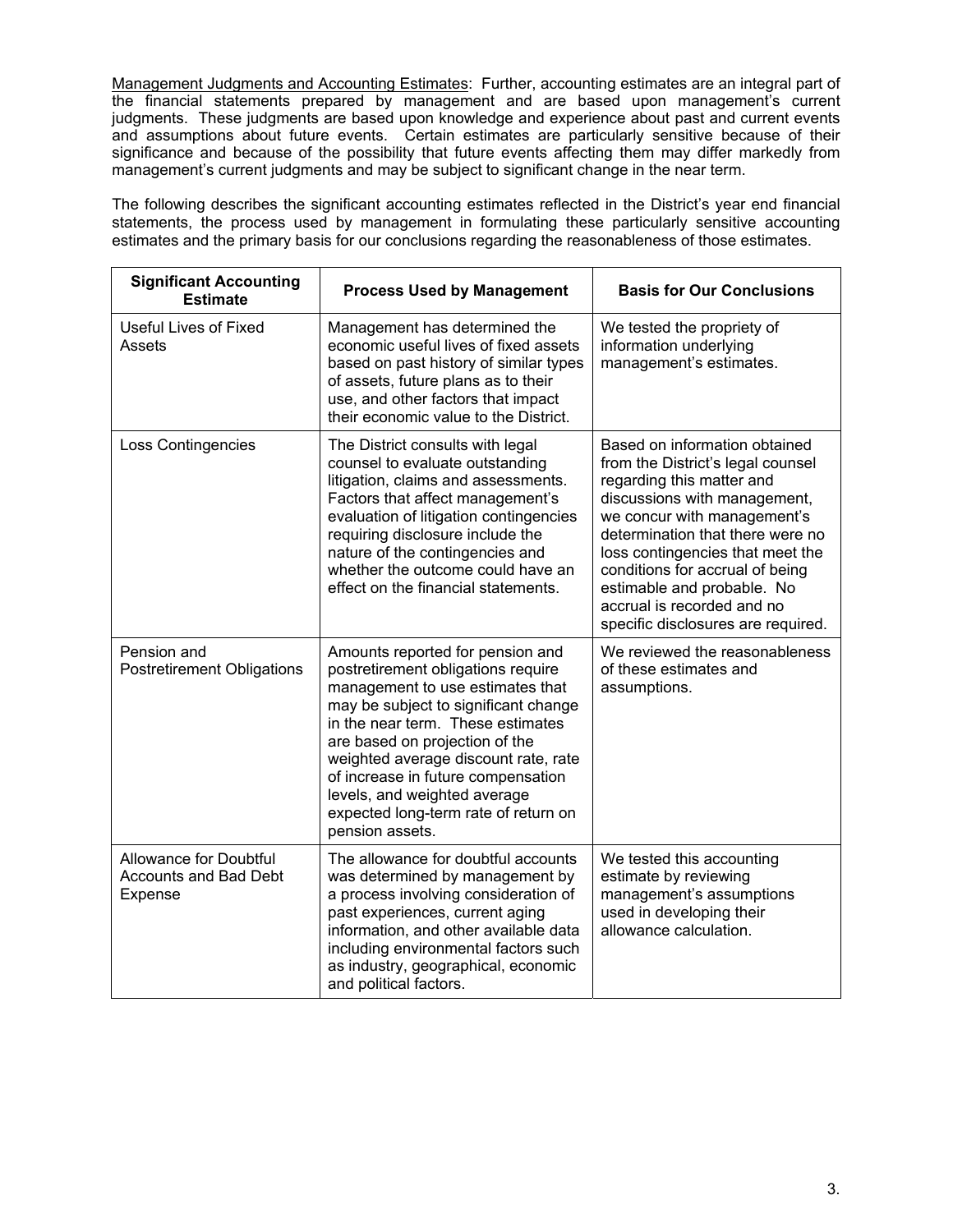## **AUDITOR'S JUDGMENTS ABOUT QUALITATIVE ASPECTS OF SIGNIFICANT ACCOUNTING PRACTICES**

We are to discuss with you our comments about the following matters related to the District's accounting policies and financial statement disclosures. Accordingly, these matters will be discussed during our meeting with you.

- The appropriateness of the accounting policies to the particular circumstances of the entity, considering the need to balance the cost of providing information with the likely benefit to users of the entity's financial statements.
- The overall neutrality, consistency, and clarity of the disclosures in the financial statements.
- The effect of the timing of transactions in relation to the period in which they are recorded.
- The potential effect on the financial statements of significant risks and exposures, and uncertainties that are disclosed in the financial statements.
- The extent to which the financial statements are affected by unusual transactions including nonrecurring amounts recognized during the period, and the extent to which such transactions are separately disclosed in the financial statements.
- The issues involved, and related judgments made, in formulating particularly sensitive financial statement disclosures.
- The factors affecting asset and liability carrying values, including the entity's basis for determining useful lives assigned to tangible and intangible assets.
- The selective correction of misstatements, for example, correcting misstatements with the effect of increasing reported earnings, but not those that have the effect of decreasing reported earnings.

## **CORRECTED AND UNCORRECTED MISSTATEMENTS**

Corrected Misstatements: We are to inform you of material corrected misstatements that were brought to the attention of management as a result of our audit procedures. There was one misstatement that was identified by management that was made to the original trial balance, please refer to the Schedule of Corrected Misstatements.

Uncorrected Misstatements: We are to inform you of uncorrected misstatements that were aggregated by us during the current engagement and pertaining to the latest and prior period(s) presented that were determined by management to be immaterial, both individually and in the aggregate, to the financial statements taken as a whole. For your consideration, we have distinguished misstatements between known misstatements and likely misstatements. There were no such misstatements.

#### **OTHER COMMUNICATIONS**

| <b>Communication Item</b>                                                                                                                                                                                                                                                                                                                                                                                                                                                                                                                                                                                                 | <b>Results</b>                                                                                                       |
|---------------------------------------------------------------------------------------------------------------------------------------------------------------------------------------------------------------------------------------------------------------------------------------------------------------------------------------------------------------------------------------------------------------------------------------------------------------------------------------------------------------------------------------------------------------------------------------------------------------------------|----------------------------------------------------------------------------------------------------------------------|
| <b>Other Information In Documents Containing</b><br><b>Audited Financial Statements</b><br>Information may be prepared by management that<br>accompanies the financial statements. To assist<br>your consideration of this information, you should<br>know that we are required by audit standards to<br>read such information and consider whether such<br>information, or the manner of its presentation, is<br>materially inconsistent with information in the<br>financial statements. If we consider the<br>information materially inconsistent based on this<br>reading, we are to seek a resolution of the matter. | We understand that management has not<br>prepared such information to accompany the<br>audited financial statements. |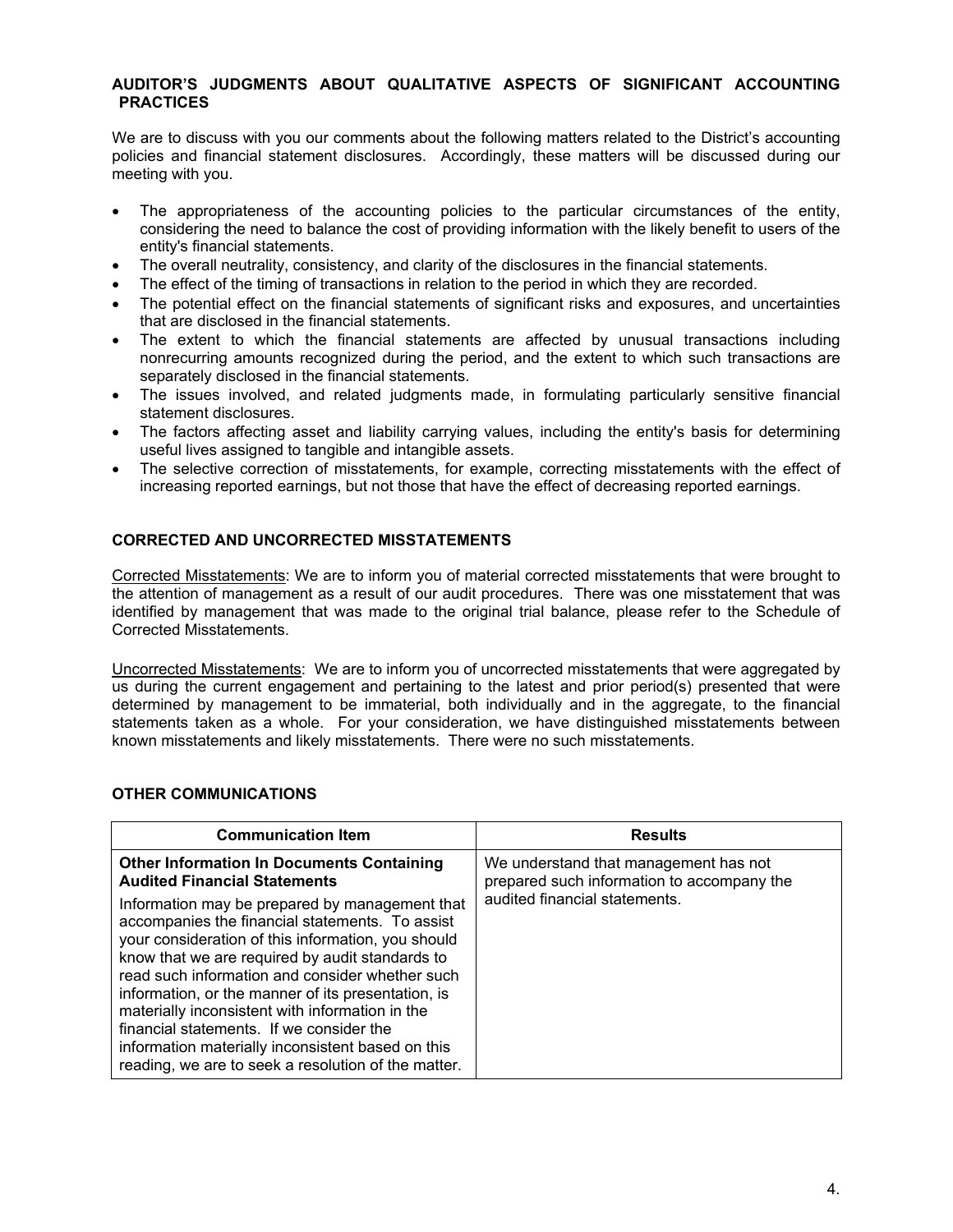| <b>Communication Item</b>                                                                                                                                                                                                                                        | <b>Results</b>                                                                                                                                                                                                                                                |  |  |
|------------------------------------------------------------------------------------------------------------------------------------------------------------------------------------------------------------------------------------------------------------------|---------------------------------------------------------------------------------------------------------------------------------------------------------------------------------------------------------------------------------------------------------------|--|--|
| <b>Significant Difficulties Encountered During the</b><br><b>Audit</b><br>We are to inform you of any significant difficulties                                                                                                                                   | There were no significant difficulties encountered<br>in dealing with management related to the<br>performance of the audit.                                                                                                                                  |  |  |
| encountered in dealing with management related<br>to the performance of the audit.                                                                                                                                                                               |                                                                                                                                                                                                                                                               |  |  |
| <b>Disagreements With Management</b>                                                                                                                                                                                                                             | During our audit, there were no such<br>disagreements with management.                                                                                                                                                                                        |  |  |
| We are to discuss with you any disagreements<br>with management, whether or not satisfactorily<br>resolved, about matters that individually or in the<br>aggregate could be significant to the District's<br>financial statements or the auditor's report.       |                                                                                                                                                                                                                                                               |  |  |
| <b>Consultations With Other Accountants</b>                                                                                                                                                                                                                      | We are not aware of any instances where                                                                                                                                                                                                                       |  |  |
| If management consulted with other accountants<br>about auditing and accounting matters, we are to<br>inform you of such consultation, if we are aware of<br>it, and provide our views on the significant matters<br>that were the subject of such consultation. | management consulted with other accountants<br>about auditing or accounting matters since no<br>other accountants contacted us, which they are<br>required to do by Statement on Auditing<br>Standards No. 50, before they provide written or<br>oral advice. |  |  |
| <b>Representations The Auditor Is Requesting</b><br><b>From Management</b>                                                                                                                                                                                       | We direct your attention to a copy of the letter of<br>management's representation to us provided<br>separately.                                                                                                                                              |  |  |
| We are to provide you with a copy of<br>management's requested written representations<br>to us.                                                                                                                                                                 |                                                                                                                                                                                                                                                               |  |  |
| <b>Significant Issues Discussed, or Subject to</b><br><b>Correspondence, With Management</b>                                                                                                                                                                     | There were no such significant issues discussed,<br>or subject to correspondence, with management.                                                                                                                                                            |  |  |
| We are to communicate to you any significant<br>issues that were discussed or were the subject of<br>correspondence with management.                                                                                                                             |                                                                                                                                                                                                                                                               |  |  |
| <b>Significant Related Party Findings and Issues</b>                                                                                                                                                                                                             | There were no such findings or issues that are, in                                                                                                                                                                                                            |  |  |
| We are to communicate to you significant findings<br>and issues arising during the audit in connection<br>with the District's related parties.                                                                                                                   | our judgment, significant and relevant to you<br>regarding your oversight of the financial reporting<br>process.                                                                                                                                              |  |  |
| Other Findings or Issues We Find Relevant or<br>Significant                                                                                                                                                                                                      | There were no such other findings or issues that<br>are, in our judgment, significant and relevant to                                                                                                                                                         |  |  |
| We are to communicate to you other findings or<br>issues, if any, arising from the audit that are, in<br>our professional judgment, significant and relevant<br>to you regarding your oversight of the financial<br>reporting process.                           | you regarding your oversight of the financial<br>reporting process.                                                                                                                                                                                           |  |  |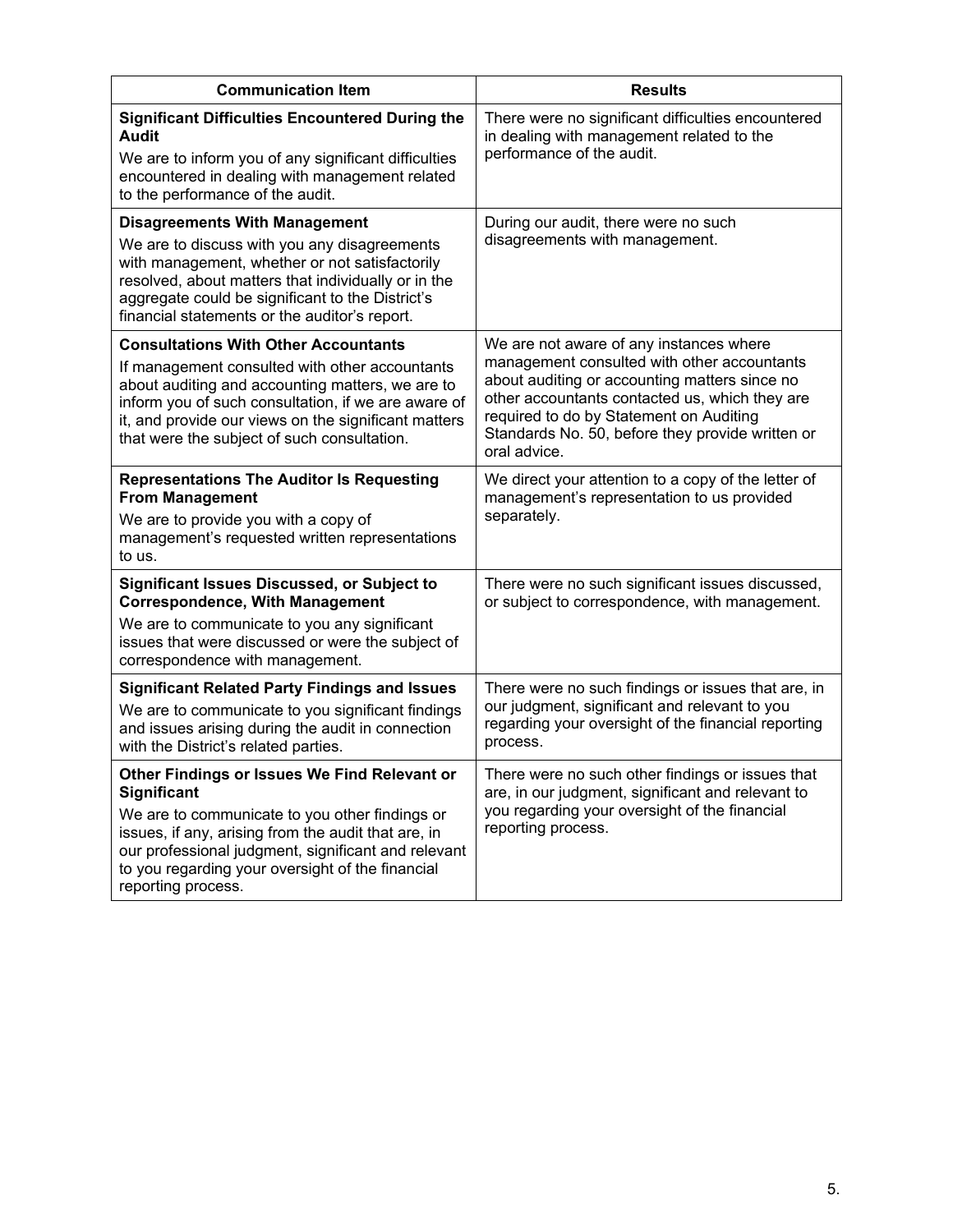We are pleased to serve your District as its independent auditors and look forward to our continued relationship. We provide the above information to assist you in performing your oversight responsibilities, and would be pleased to discuss this letter or any matters further, should you desire. This letter is intended solely for the information and use of the Audit Committee, Board of Trustees and, if appropriate, management, and is not intended to be and should not be used by anyone other than these specified parties.

Crowe Horwath LCP

Crowe Horwath LLP

Sacramento, California February 11, 2015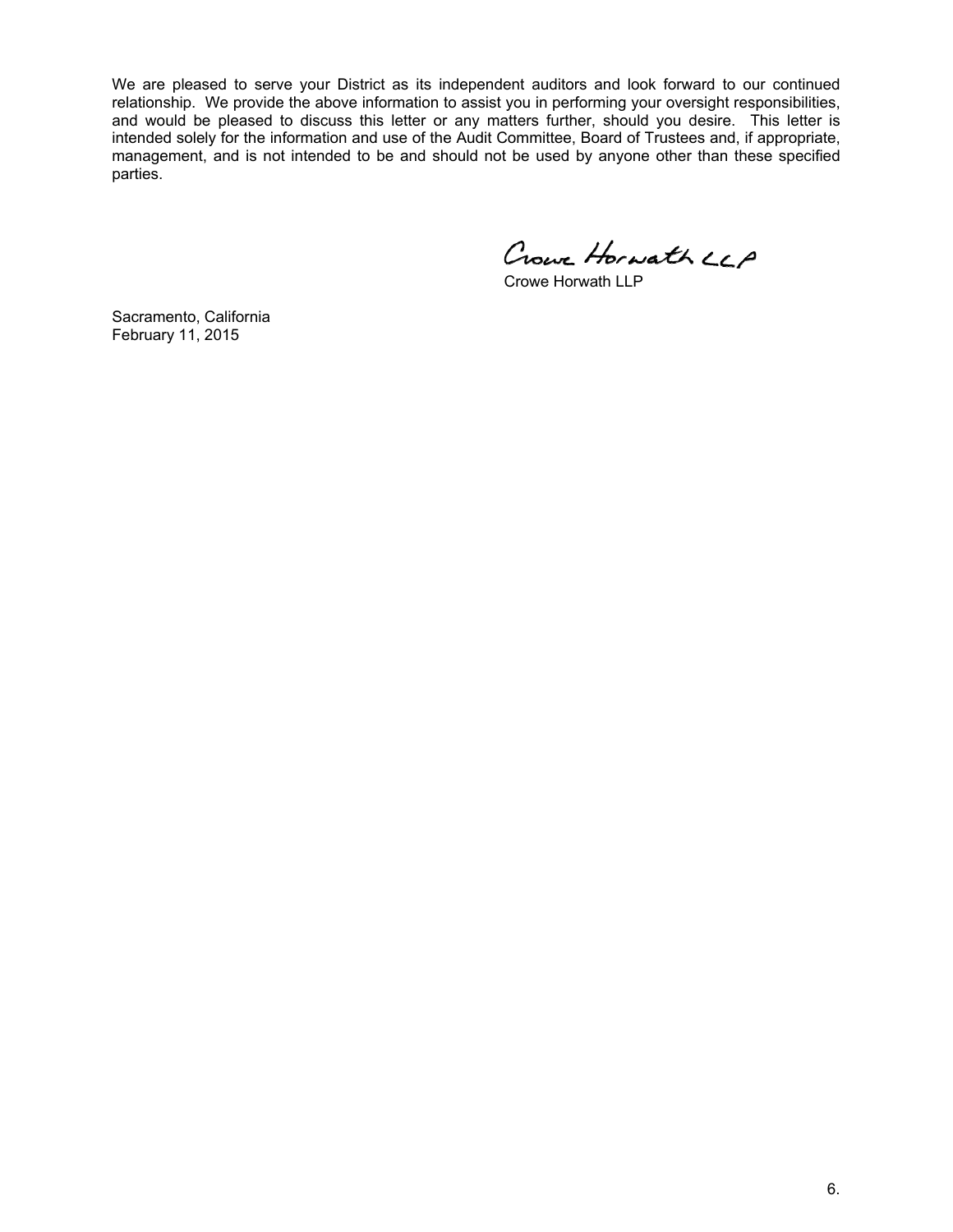# **MARIN COMMUNITY COLLEGE DISTRICT**

# **SUMMARIZED SCHEDULE OF CORRECTED MISSTATEMENTS**

## **JUNE 30, 2014**

|                                                                                   | Effect - Increase (Decrease) |    |                    |                     |         |                |  |
|-----------------------------------------------------------------------------------|------------------------------|----|--------------------|---------------------|---------|----------------|--|
| <b>Description</b>                                                                | <b>Assets</b>                |    | <b>Liabilities</b> | <b>Net Position</b> | Revenue | <b>Expense</b> |  |
| - To accrue for estimated<br>liability<br>related<br>to<br>student financial aid. |                              | \$ | 544,130            |                     |         | \$544,130      |  |
| <b>Total Effect</b>                                                               |                              |    |                    |                     |         | \$544,130      |  |
| <b>Balance Sheet Effect</b>                                                       |                              | S  | 544,130 \$         |                     |         |                |  |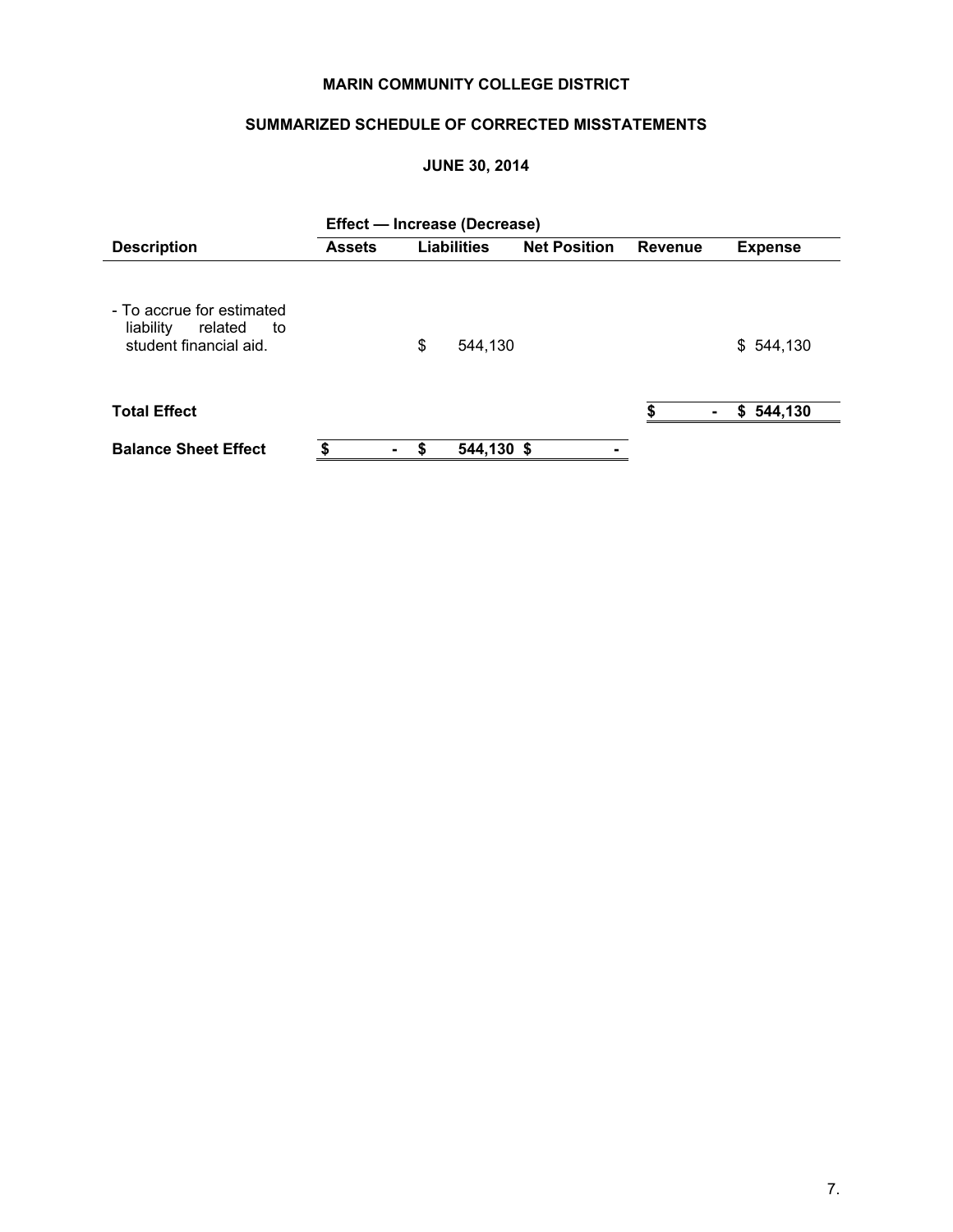

835 College Avenue Kentfield, CA 94904 415 457 8811 415 457 8811

Indian Valley Campus www.marin.edu

February 11, 2015

Crowe Horwath LLP 400 Capitol Mall Suite 1400 Sacramento, California 95814

Ladies and Gentlemen:

We are providing this letter in connection with your audit of the financial statements of Marin Community College District as of June 30, 2014 and for the year then ended for the purpose of expressing an opinion as to whether the financial statements present fairly, in all material respects, the respective financial position of the governmental activities, the business-type activities and the fiduciary activities of the Marin Community College District and the respective changes in financial position and cash flows, where applicable, in conformity with accounting principles generally accepted in the United States of America.

Certain representations in this letter are described as being limited to matters that are material. Items are considered material, regardless of size, if they involve an omission or misstatement of accounting information that, in light of surrounding circumstances, makes it probable that the judgment of a reasonable person relying on the information would be changed or influenced by the omission or misstatement.

Except where otherwise stated below, immaterial matters less than \$684,000 for the business-type activities and \$3,040 for the fiduciary activities collectively are not considered to be exceptions that require disclosure for the purpose of the following representations. These amounts are not necessarily indicative of amounts that would require adjustment to or disclosure in the financial statements.

We confirm, to the best of our knowledge and belief, as of the date of this letter, the following representations made to you during your audit:

- 1. We have fulfilled our responsibilities, as set out in the terms of the audit engagement dated May 15, 2014 for the preparation and fair presentation of the previously mentioned financial statements in conformity with accounting principles generally accepted in the United States, and we believe the financial statements are fairly presented and include all properly classified funds and other financial information of the primary government required by generally accepted accounting principles generally accepted in the United States to be included in the financial reporting entity.
- 2. We are responsible for designing, implementing and maintaining internal control relevant to the preparation and fair presentation of the financial statements that are free from material misstatement, whether due to error or fraud. We acknowledge our responsibility for the design, implementation and maintenance of internal control to prevent and detect fraud.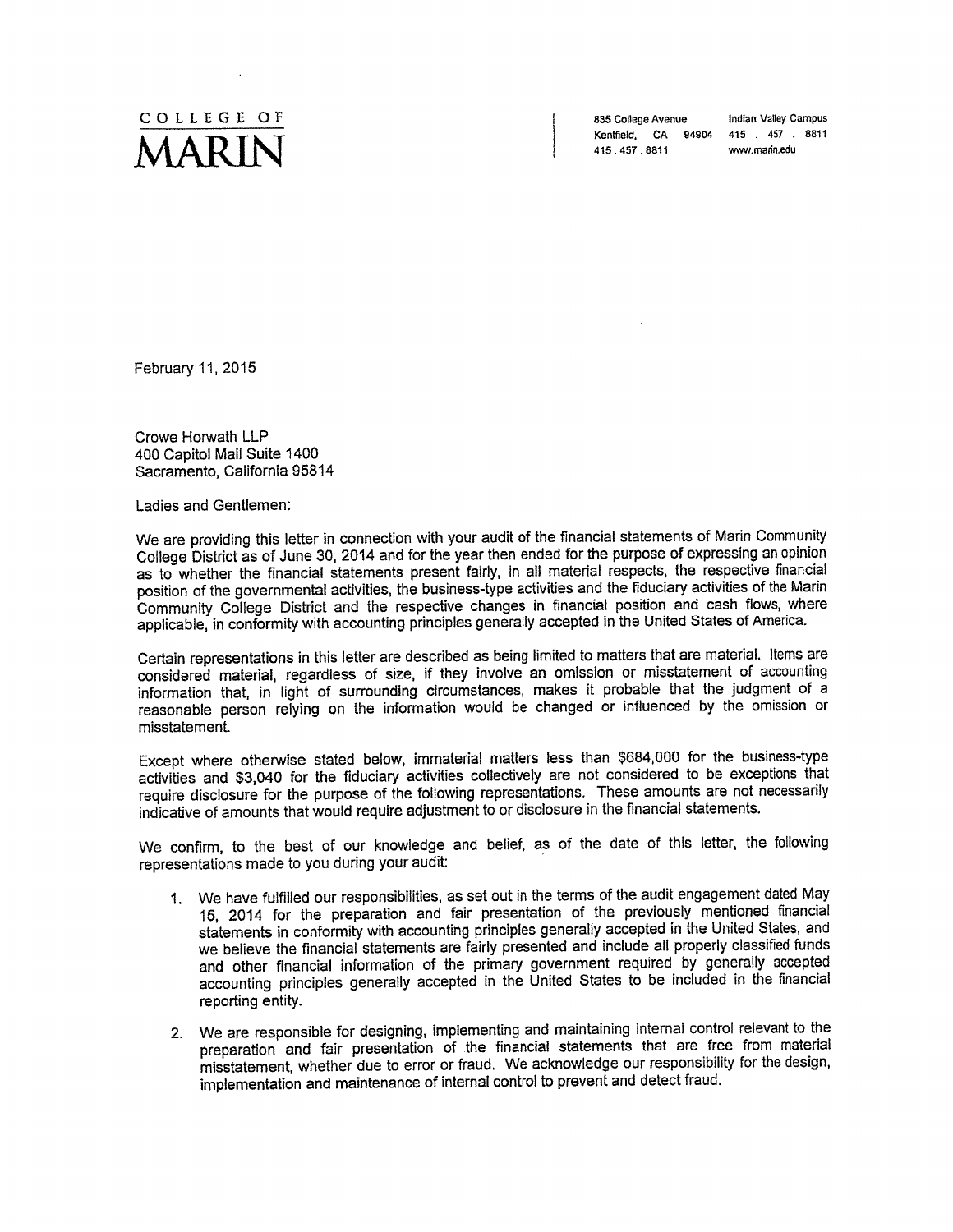- 3. We are responsible for compliance with the laws, regulations, and provisions of contracts and grant agreements applicable to us, including tax or debt limits and debt contracts, and we have identified and disclosed to you all laws, regulations, and provisions of contracts and grant agreements that we believe have a direct and material effect on the determination of financial statement amounts, including legal and contractual provisions for reporting specific activities in separate funds.
- 4. We have provided you -
	- a. Access to all financial records, documentation, and other information that is relevant to the preparation and fair presentation of the financial statements.
	- b. Additional information that you have requested from us for the purpose of the audit.
	- c. Unrestricted access to persons within the entity from whom you determined it necessary to obtain audit evidence.
	- d. All minutes of Board of Trustees or summaries of actions of recent meetings for which minutes have not yet been prepared.
	- e. Audit or relevant monitoring reports, if any, received from funding sources.
	- f. Results of the assessment of risk that the financial statements may be materially misstated as a result of fraud.
- 5. There have been no communications from regulatory agencies concerning noncompliance with, or deficiencies in, financial reporting practices.
- 6. There are no transactions that have not been properly recorded in the accounting records underlying the financial statements or the schedule of expenditures of federal awards.
- 7. We have no plans or intentions that might materially affect the carrying value or classification of assets, deferred outflows, liabilities, and deferred inflows.
- 8. We have identified all accounting estimates that materially affect recorded amounts and disclosures in the financial statements, and the key factors and significant assumptions underlying those estimates. We believe the estimates are reasonable in the circumstances.

These estimates include:

- a. Allowance for doubtful accounts.
- b. Valuation of long lived assets.
- Disclosure of pension plans or other post retirement benefits. C.
- d. Apportionment revenue.
- 9. Adequate consideration and provision has been made, when necessary, for any material losses likely to be sustained from:
	- a. Impairment of long-lived assets when the carrying amount may not be recoverable.
	- b. Collection of receivables.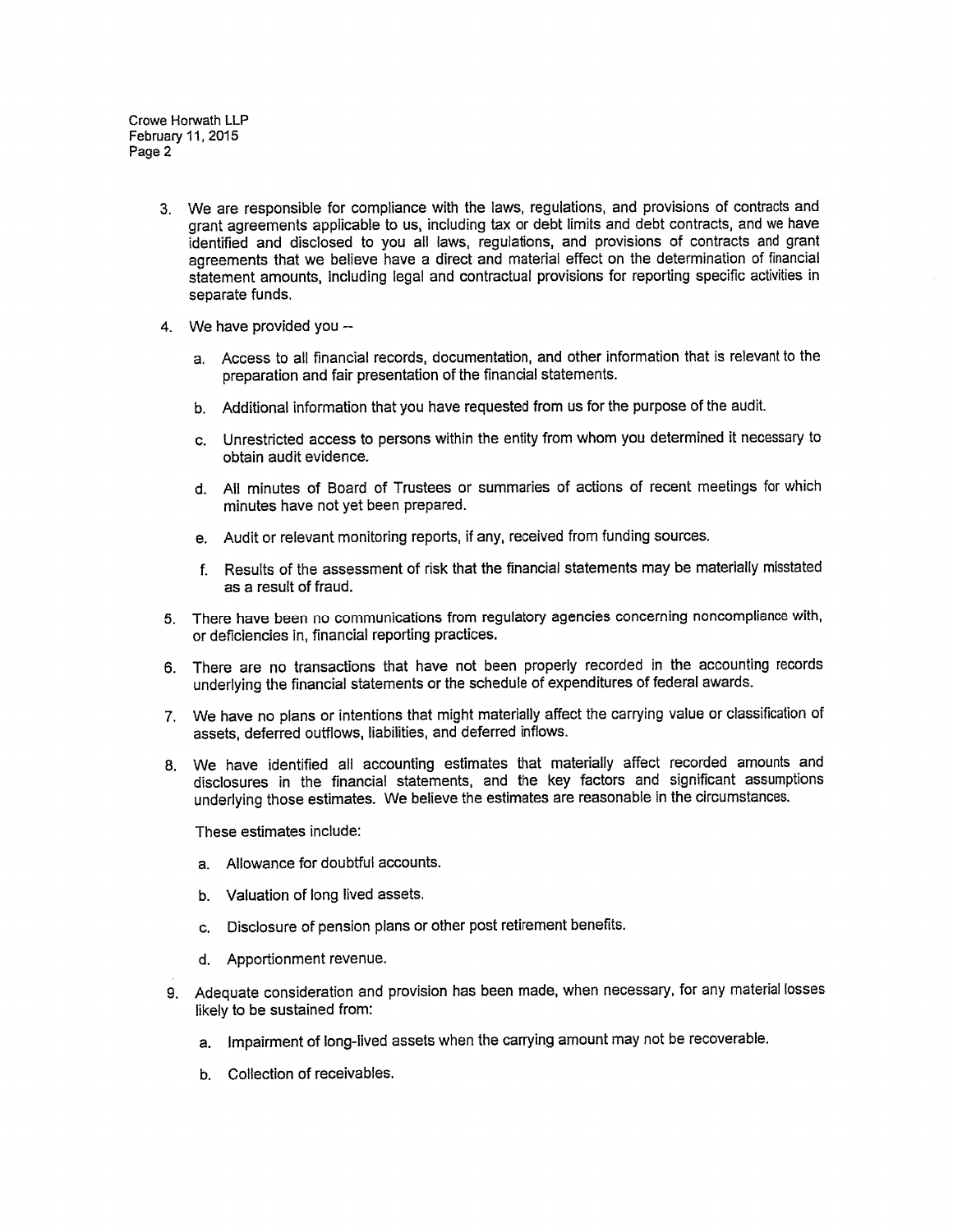- c. Environmental remediation liabilities.
- 10. Except as disclosed in the financial statements, or directly to you, there are or have been no material:
	- a. Arrangements, either written or oral, with financial institutions involving compensating balances or other arrangements involving restrictions on cash balances and line-of-credit or similar arrangements.
	- b. Oral or written guarantees under which the entity is contingently liable.
	- c. Other financial instruments with significant "off-balance-sheet" risk of accounting loss to which the entity is a party.
	- d. Concentrations that make the entity vulnerable to the risk of a severe impact within one year from the balance sheet date (including, for example, individual or group concentrations of customers, suppliers, lenders, products, services, sources of labor or materials, licenses or other rights, operating areas, or markets).
	- e. Significant accounting estimates that are susceptible to changing materially as a result of an event or change in conditions that is reasonably possible of occurrence within one year from the balance sheet date.
	- f. Liens, encumbrances or other title impairments, such as pledges as collateral, on entity assets at the balance sheet date.
	- Restrictions under borrowing agreements.  $q_{\star}$
	- h. Unrecorded transactions.
	- i. Significant events that have occurred subsequent to the balance sheet date through the date of this letter that would require adjustment to, or disclosure in, the financial statements.
	- Declines in market value of investments that are not temporary. i.
- 11. We have disclosed to you all known actual or possible litigation, claims and assessments whose effects should be considered by management when preparing the financial statements. These matters have been accounted for and disclosed in conformity with accounting principles generally accepted in the United States and GASB 62.
- 12. Related parties and all related party relationships and transactions, and related amounts receivable or payable, including sales, purchases, loans, transfers, leasing arrangements and guarantees, have been disclosed to you, and have been appropriately accounted for and disclosed in the financial statements in accordance with the requirements of accounting principles generally accepted in the United States.
- 13. Except as disclosed to you, we have no knowledge of any fraud or suspected fraud affecting the entity involving:
	- a. Management, whether material or not.
	- Employees who have significant roles in internal control, whether material or not. b.
	- c. Others when the fraud could have a material effect on the financial statements.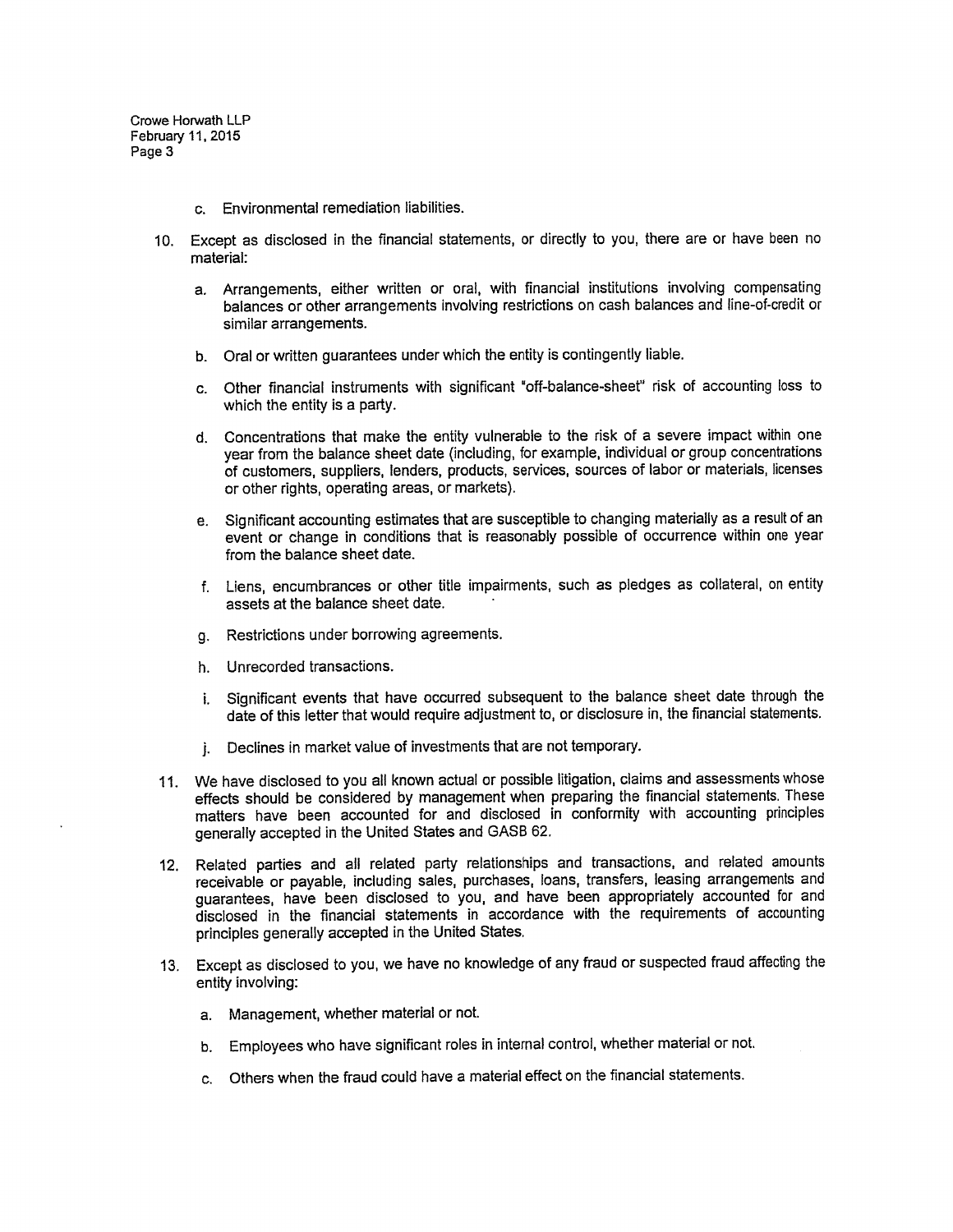- 14. Except as disclosed to you, we have no knowledge of any allegations of fraud or suspected fraud affecting the entity's financial statements received in communications from employees, former employees, analysts, regulators, or others.
- 15. Except as disclosed to you, there have been no:
	- Instances of non-compliance or suspected non-compliance with budget ordinances, laws or a. regulations (including those pertaining to adopting, approving, and amending budgets), provisions of contracts and grant agreements, tax or debt limits, and any related debt covenants whose effects should be considered when preparing the financial statements.
	- Other material liabilities or gain or loss contingencies that are required to be accrued or  $b.$ disclosed by GASB 62.
	- Communications from regulatory agencies concerning noncompliance with, or deficiencies  $c_{\cdot}$ in, financial reporting practices that could have a material effect on the financial statements.
	- d. Reservations or designations of fund equity that were not properly authorized and approved.
- 16. We have complied with all aspects of contractual agreements that would have a material effect on the financial statements in the event of noncompliance.
- 17. We are responsible for the presentation of the supplementary information in accordance with the applicable criteria and believe the supplementary information, including its form and content, is fairly presented in accordance with these criteria. The methods of measurement and presentation have not changed from those used in the prior period. All significant assumptions or interpretations underlying the measurement and presentation of the supplementary information have been identified and disclosed to you. If the supplementary information is not presented with the audited financial statements, we will make the audited financial statements readily available to the intended users of the supplementary information no later than the date of issuance of the supplementary information and the auditor's report thereon.
- 18. We are responsible for the required supplementary information, including that such information is measured and presented in accordance with prescribed guidelines. The methods of measurement or presentation have not changed from those used in the prior period. All significant assumptions or interpretations underlying the measurement or presentation of the required supplementary information have been disclosed to you.
- 19. We understand that during the course of your audit, you have relied on work performed by the following specialists. We confirm that we have no relationships with those specialists that may bear on their objectivity, such as the ability through employment, ownership, contractual right, family relationship or otherwise to directly or indirectly control or significantly influence the specialist.
	- **Total Compensation Services**
- 20. We agree with the findings of specialists in evaluating the valuation of post-employment benefits obligation and have adequately considered the qualifications of the specialist in determining the amounts and disclosures used in the financial statements and underlying accounting records. We did not give or cause any instructions to be given to specialists with respect to the values or amounts derived in an attempt to bias their work, and we are not otherwise aware of matters that have had an effect on the independence or objectivity of the specialists.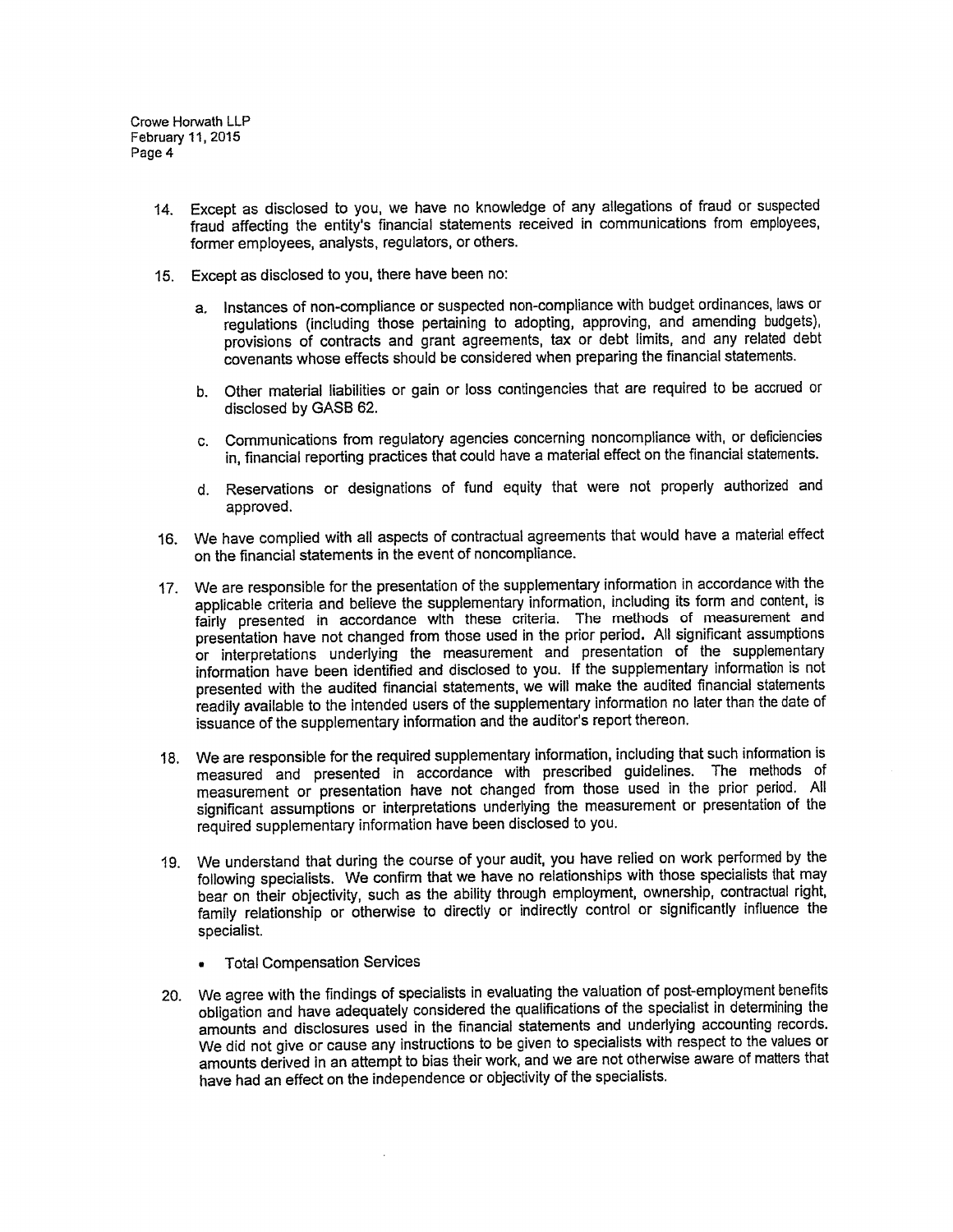- 21. During the course of your audit, we have provided to you physical or electronic copies of various original documents. We understand that you are relying on such copies as audit evidence in your audit and represent that copies provided are an accurate and completed representation of the original documentation and that the copies have not been modified from their original version.
- 22. The financial statements include all component units that meet the criteria of financial accountability or which are otherwise considered misleading to exclude, the classification of these component units as discretely presented or blended is appropriate, and the relationships and criteria for inclusion are properly disclosed.
- 23. The financial statements properly classify all funds and activities.
- 24. All funds that meet the quantitative criteria in GASB Statements Nos. 34 and 37 for presentation as major are identified and presented as such and all other funds that are presented as major are particularly important to the financial statement users.
- 25. Net position components (net investment in capital assets, restricted, and unrestricted) and fund balance reserves and designations are properly classified and, if applicable, approved.
- 26. With respect to the audit in accordance with Government Auditing Standards:
	- a. We are responsible for compliance with the laws, regulations, and provisions of contracts and grant agreements applicable to the Entity.
	- b. We have identified and disclosed to you all instances that have occurred or are likely to have occurred, of noncompliance with provisions of laws and regulations that have a material effect on the determination of financial statement amounts, and that warrant the attention of those charged with governance.
	- c. We have identified and disclosed to you all instances that have occurred or are likely to have occurred, of noncompliance with provisions of contracts and grant agreements that have a material effect on the determination of financial statement amounts.
	- d. We have identified and disclosed to you all instances that have occurred or are likely to have occurred of abuse that could be quantitatively or qualitatively material to the financial statements.
	- e. We have taken timely and appropriate steps to remedy fraud, noncompliance with provisions of laws, regulations, and contracts, or abuse that the auditor reports.
	- f. We have a process to track the status of audit findings and recommendations.
	- g. If applicable, we have identified for you any previous audits, attestation engagements, and other studies related to the audit objectives and whether related recommendations have been implemented.
	- h. We have provided views on the reported findings, conclusions, and recommendations, as well as management's planned corrective actions, for the report.
	- In regards to the following non-audit services performed by you we acknowledge as follows: i.
		- we assume all management responsibilities for these services;  $\bullet$
		- we oversaw these services by designating an individual within senior management who  $\bullet$ possessed suitable skill, knowledge, or experience;
		- we have evaluated the adequacy and results of the services performed;  $\bullet$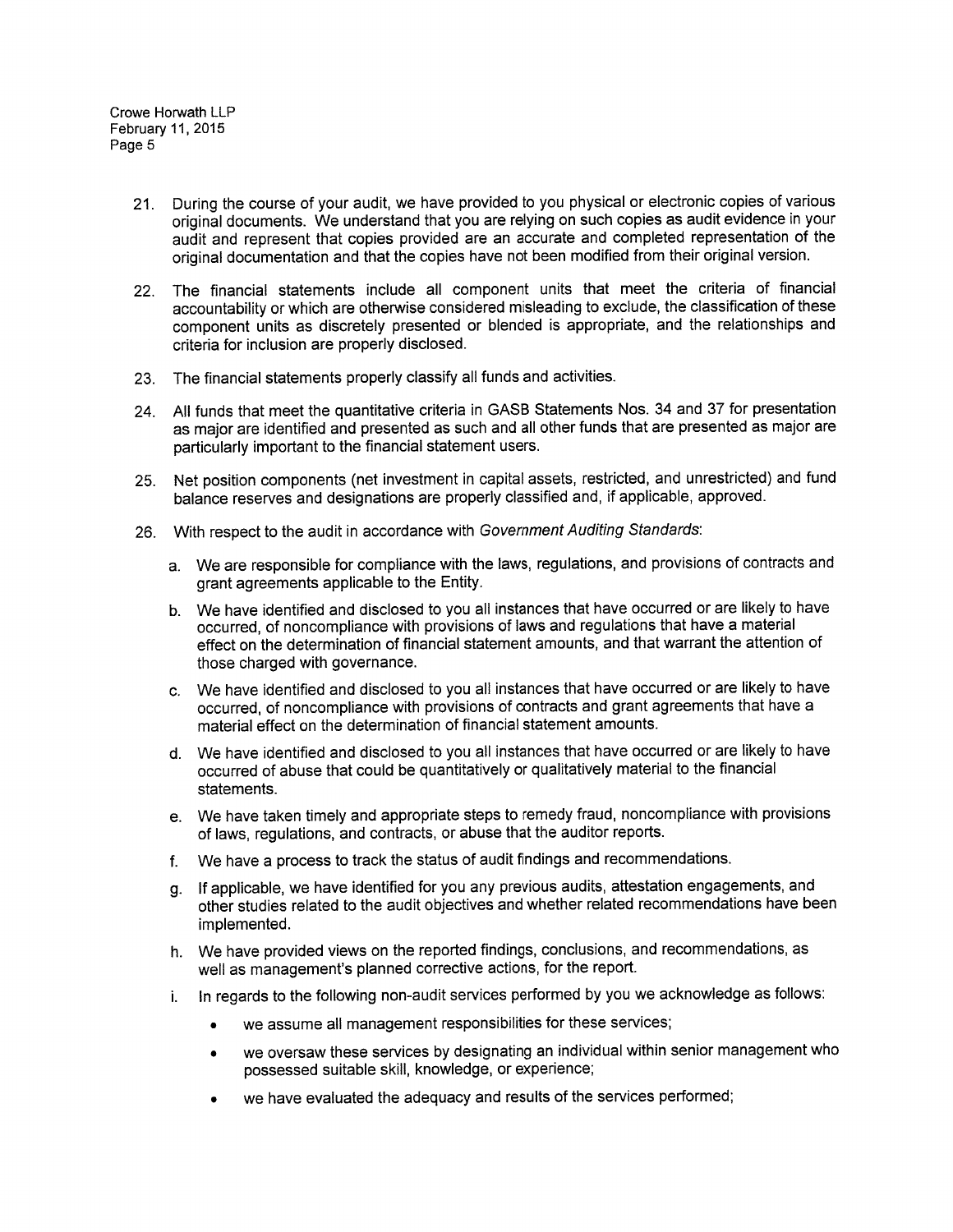- we have evaluated the adequacy and results of the services performed;
- we accept responsibility for the results of these services.  $\bullet$
- 27. With respect to the requirements of the Office of Management and Budget Circular A-133 related to federal awards:
	- a. We are responsible for complying, and have complied, with the requirements of Circular A-133.
	- b. We are responsible for the presentation of the Schedule of Expenditures of Federal Awards (SEFA) in accordance with OMB Circular A-133 and believe the SEFA, including its form and content, is fairly presented in accordance with these criteria. The methods of measurement and presentation have not changed from those used in the prior period. All significant assumptions or interpretations underlying the measurement and presentation of the SEFA have been identified and disclosed to you. If the SEFA is not presented with the audited financial statements, we will make the audited financial statements readily available to the intended users of the supplementary information no later than the date of issuance of the supplementary information and the auditor's report thereon.
	- c. We are responsible for understanding complying with the requirements of laws, regulations, and the provisions of contracts and grant agreements related to each of its federal programs.
	- d. We are responsible for establishing and maintaining effective internal control over compliance for federal programs that provides reasonable assurance that the organization is managing federal awards in compliance with laws, regulations, and the provisions of contracts or grant agreements that could have a material effect on its federal programs.
	- e. We have identified and disclosed to you the requirements of laws, regulations and the provisions of contracts and grant agreements that are considered to have a direct and material effect on each major program.
	- f. We have made available all contracts and grant agreements (including amendments, if any) and any other correspondences that have taken place with federal agencies or pass-through entities and are related to federal programs.
	- g. We have complied, in all material respects, with the direct and material compliance requirements of federal award programs, except as disclosed to you.
	- h. We have identified and disclosed to you all amounts questioned and any known noncompliance with the direct and material requirements of federal awards.
	- i. We have made available to you all documentation related to the compliance with the direct and material compliance requirements, including information related to federal program financial reports and claims for advances and reimbursements.
	- j. If applicable, we have provided our interpretations of any compliance requirements that are subject to varying interpretations.
	- k. If applicable, we have disclosed communications from grantors and pass-through entities concerning possible noncompliance with the direct and material compliance requirements, including communications received from the end of the period covered by the compliance audit to the date of the auditor's report.
	- If applicable, we have disclosed the findings received and the related corrective actions taken L for previous audits, attestation engagements, and internal or external monitoring that directly relate to the objectives of the compliance audit, including the findings received and corrective actions taken from the end of the period covered by the compliance audit to the date of the auditor's report.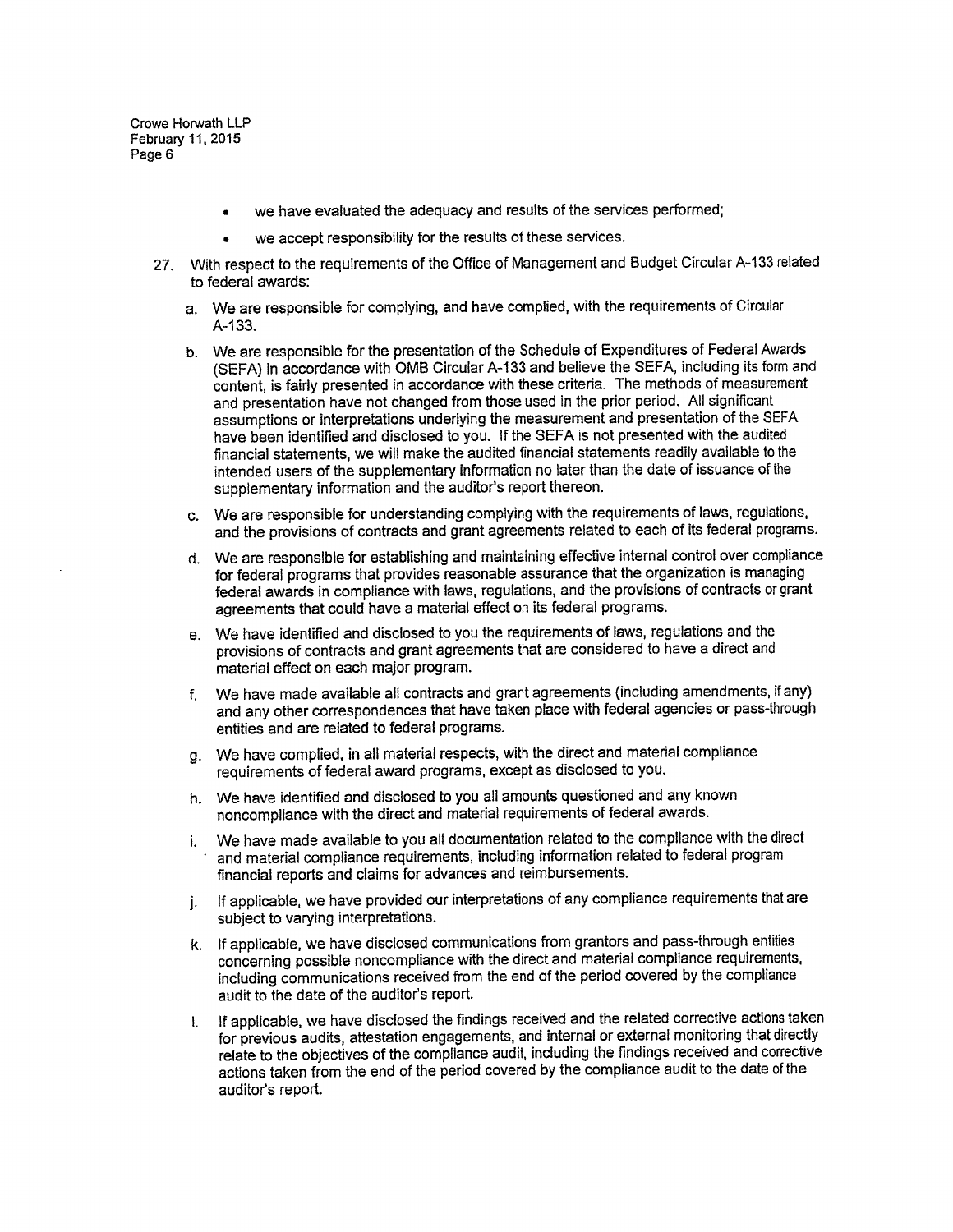- m. We are responsible for taking corrective action on audit findings reported in connection with the compliance audit.
- n. If applicable, we have disclosed the nature of any subsequent events that provide additional evidence with respect to conditions that existed at the end of the reporting period that affect noncompliance during the reporting period.
- o. We have disclosed any known noncompliance occurring subsequent to the period for which compliance is audited.
- p. We have disclosed whether any changes in internal control over compliance or other factors that might significantly affect internal control, including any corrective action taken by management with regard to deficiencies, significant deficiencies, and material weaknesses that have occurred subsequent to the date as of which compliance is audited.
- q. We have complied with reporting requirements in connection with federal awards, and information presented in federal financial reports and claims for advances and reimbursements is supported by the accounting records from which the financial statements are prepared.
- r. The copies of federal program financial reports provided to you are true copies of the reports submitted, or electronically transmitted, to the federal agency or pass-through entity, as applicable.
- s. We are responsible for and have accurately prepared the summary schedule of prior audit findings to include all findings required to be included by Circular A-133.
- t. We have accurately completed the appropriate sections of the data collection form, or have reviewed those sections as prepared by you.
- u. If applicable, we have disclosed all contracts or other agreements with the service organizations.
- v. If applicable, we have disclosed to you all communications from the service organization relating to noncompliance at the service organization.
- w. Costs charged to federal awards are in accordance with applicable cost principles.
- 28. Expenses have been properly classified in or allocated to functions and programs in the statement of activities, and allocations have been made on a reasonable basis.
- 29. Revenues are properly classified in the statement of activities within program revenues, general revenues, contributions to term or permanent endowments, or contributions to permanent fund principal.
- 30. Interfund, internal, and intra-entity activity and balances have been properly classified and reported.
- 31. Special and extraordinary items are properly classified and reported.
- 32. Deposits and investment securities are properly classified in category of custodial credit risk.
- 33. Capital assets, including infrastructure assets, are properly capitalized, reported, and if applicable, depreciated.
- 34. All suggested adjusting journal entries, as discussed and approved, will be recorded in the accounting records.